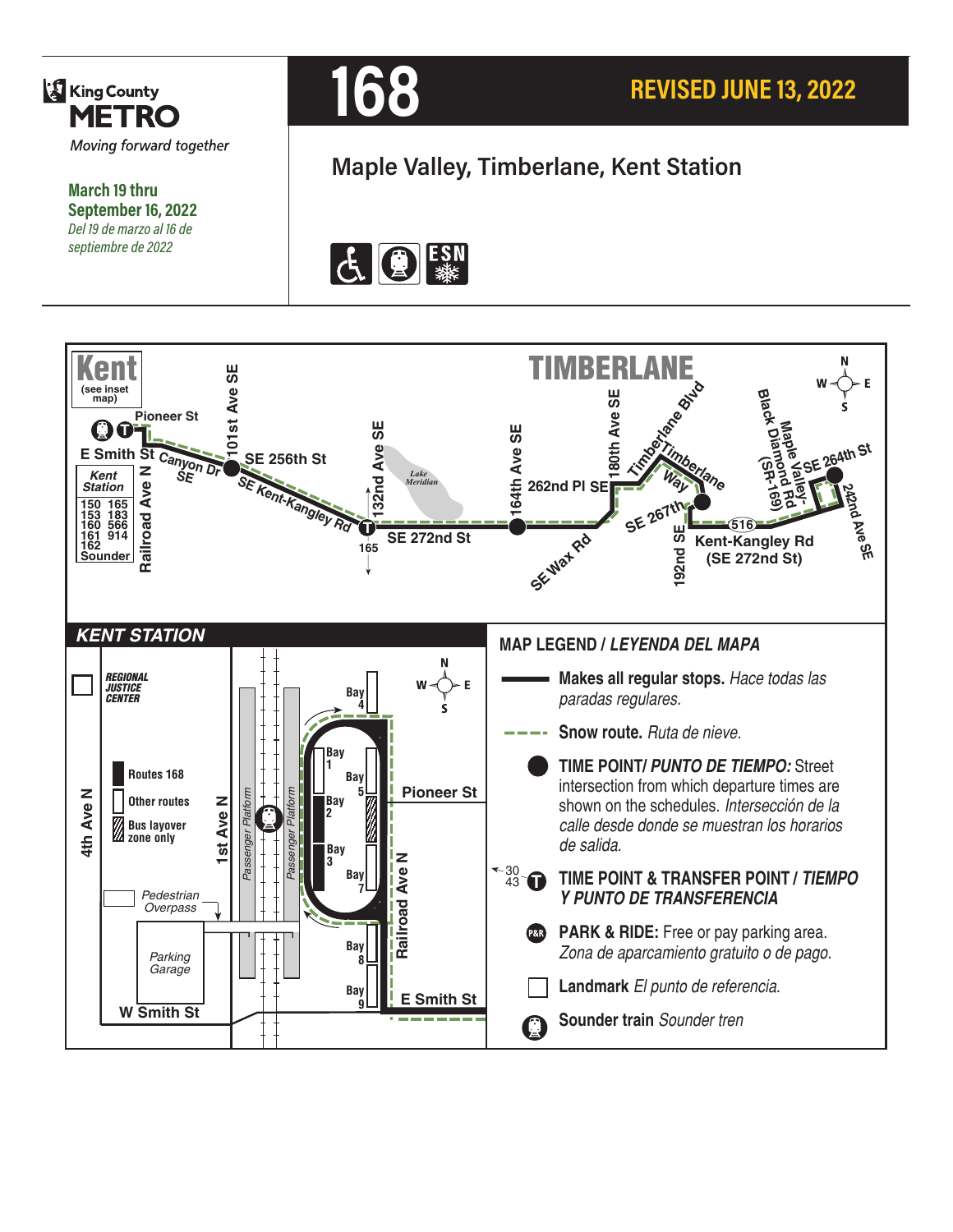#### Route 168 Monday thru Friday to Kent

*Servicio de lunes a viernes a Kent*

| <b>Maple</b><br>Valley                  | <b>Timberlane Covington</b>      |                                         |                                             | <b>Kent East Hill</b>                   |                              |          |  |
|-----------------------------------------|----------------------------------|-----------------------------------------|---------------------------------------------|-----------------------------------------|------------------------------|----------|--|
| <b>SE 264th</b><br>St & 242nd<br>Ave SE | 192nd Ave<br>SE & SE<br>267th St | <b>SE 272nd</b><br>St & 164th<br>Ave SE | SE Kent-<br>Kangley<br>Rd & 132nd<br>Ave SE | <b>SE 256th</b><br>St & 101st<br>Ave SE | <b>Kent Station</b><br>Bay 2 | To Route |  |
| Stop #62079                             | Stop #62104                      | Stop #62139                             | Stop #60459                                 | Stop #62198                             | Stop #57452                  |          |  |
| 4:45                                    | 4:53                             | 5:00                                    | 5:05                                        | 5:10                                    | 5:15                         | 161      |  |
| 5:11                                    | 5:19                             | 5:27                                    | 5:32                                        | 5:38                                    | 5:43                         | 161      |  |
| 5:55                                    | 6:04                             | 6:12                                    | 6:17                                        | 6:24                                    | 6:29                         | 161      |  |
| 6:22                                    | 6:31                             | 6:39                                    | 6:44                                        | 6:51                                    | 6:57                         | 161      |  |
| 6:53                                    | 7:02                             | 7:10                                    | 7:15                                        | 7:22                                    | 7:29                         | 161      |  |
| 7:22                                    | 7:32                             | 7:40                                    | 7:45                                        | 7:52                                    | 7:58                         | 161      |  |
| 7:53                                    | 8:02                             | 8:10                                    | 8:15                                        | 8:22                                    | 8:28                         | 161      |  |
| 8:23                                    | 8:32                             | 8:40                                    | 8:45                                        | 8:52                                    | 8:58                         | 161      |  |
| 8:52                                    | 9:01                             | 9:09                                    | 9:14                                        | 9:21                                    | 9:27                         | 161      |  |
| 9:22                                    | 9:31                             | 9:39                                    | 9:44                                        | 9:51                                    | 9:57                         | 161      |  |
| 9:53                                    | 10:02                            | 10:10                                   | 10:15                                       | 10:22                                   | 10:27                        | 161      |  |
| 10:22                                   | 10:31                            | 10:40                                   | 10:45                                       | 10:52                                   | 10:57                        | 161      |  |
| 10:52                                   | 11:01                            | 11:10                                   | 11:15                                       | 11:22                                   | 11:28                        | 161      |  |
| 11:20                                   | 11:29                            | 11:38                                   | 11:44                                       | 11:52                                   | 11:58                        | 161      |  |
| 11:49                                   | 11:58                            | 12:07                                   | 12:13                                       | 12:21                                   | 12:27                        | 161      |  |
| 12:19                                   | 12:28                            | 12:38                                   | 12:44                                       | 12:52                                   | 12:58                        | 161      |  |
| 12:48                                   | 12:57                            | 1:07                                    | 1:13                                        | 1:21                                    | 1:27                         | 161      |  |
| 1:18                                    | 1:27                             | 1:37                                    | 1:43                                        | 1:51                                    | 1:57                         | 161      |  |
| 1:47                                    | 1:57                             | 2:07                                    | 2:13                                        | 2:21                                    | 2:27                         | 161      |  |
| 2:16                                    | 2:26                             | 2:36                                    | 2:42                                        | 2:51                                    | 2:57                         | 161      |  |
| 2:46                                    | 2:56                             | 3:06                                    | 3:12                                        | 3:21                                    | 3:27                         | 161      |  |
| 3:16                                    | 3:26                             | 3:36                                    | 3:43                                        | 3:52                                    | 3:58                         | 161      |  |
| 3:45                                    | 3:55                             | 4:05                                    | 4:12                                        | 4:21                                    | 4:27                         | 161      |  |
| 4:15                                    | 4:25                             | 4:35                                    | 4:42                                        | 4:51                                    | 4:57                         | 161      |  |
| 4:45                                    | 4:55                             | 5:05                                    | 5:12                                        | 5:20                                    | 5:27                         | 161      |  |
| 5:00                                    | 5:10                             | 5:20                                    | 5:27                                        | 5:35                                    | 5:42                         | 161      |  |
| 5:32                                    | 5:42                             | 5:52                                    | 5:58                                        | 6:06                                    | 6:12                         | 161      |  |
| 6:02                                    | 6:12                             | 6:22                                    | 6:28                                        | 6:36                                    | 6:42                         | 161      |  |
| 6:35                                    | 6:45                             | 6:55                                    | 7:00                                        | 7:07                                    | 7:13                         | 161      |  |
| 7:06                                    | 7:15                             | 7:25                                    | 7:30                                        | 7:37                                    | 7:42                         | 161      |  |
| 7:38                                    | 7:46                             | 7:56                                    | 8:01                                        | 8:08                                    | 8:13                         | 161      |  |
| 8:10                                    | 8:18                             | 8:26                                    | 8:31                                        | 8:37                                    | 8:42                         | 161      |  |
| 8:40                                    | 8:48                             | 8:56                                    | 9:01                                        | 9:07                                    | 9:12                         | 161      |  |
| 9:11                                    | 9:19                             | 9:27                                    | 9:31                                        | 9:37                                    | 9:42                         | 161      |  |
| 10:17                                   | 10:25                            | 10:32                                   | 10:36                                       | 10:42                                   | 10:47                        | 161      |  |
| 11:34                                   | 11:42                            | 11:49                                   | 11:53                                       | 11:58                                   | 12:03                        | 161      |  |
| 12:28                                   | 12:36                            | 12:42                                   | 12:46                                       | 12:51                                   | 12:55                        | 161      |  |
| <b>Bold PM time</b>                     |                                  |                                         |                                             |                                         |                              |          |  |

**This trip is cancelled.** To address ongoing operational and vehicle maintenance capacity limitations, some trips have been temporarily cancelled.

# **Snow/ Emergency Service**

#### *Servicio en caso de nieve o emergencia*

During most snow conditions, this bus will follow the special snow routing shown on the map. If Metro declares an emergency, it will operate on an **Emergency Snow Network** plan. Visit kingcounty. gov/metro/snow to register for **Transit Alerts** and to learn more.

*En la mayoría de las condiciones de nieve, este autobús seguirá la ruta especial en caso de nieve como se indica en el mapa. Si Metro declara una emergencia, operará de acuerdo con un plan de Red de emergencia en caso de nieve. Visite kingcounty.gov/metro/ snow para registrarse y recibir las alertas de transporte público y obtener más información.*

### Route 168 Monday thru Friday to Maple Valley

*Servicio de lunes a viernes a Maple Valley*

|                              |                                         |                                             |                                         |                                  | <b>Maple</b>                            |  |  |
|------------------------------|-----------------------------------------|---------------------------------------------|-----------------------------------------|----------------------------------|-----------------------------------------|--|--|
|                              | <b>Kent East Hill</b>                   |                                             |                                         | <b>Covington Timberlane</b>      | Valley                                  |  |  |
| <b>Kent Station</b><br>Bay 3 | <b>SE 256th</b><br>St & 101st<br>Ave SE | SE Kent-<br>Kangley<br>Rd & 132nd<br>Ave SE | <b>SE 272nd</b><br>St & 164th<br>Ave SE | 192nd Ave<br>SE & SE<br>267th St | <b>SE 264th</b><br>St & 242nd<br>Ave SE |  |  |
| Stop #57453                  | Stop #62234                             | Stop #60480                                 | Stop #62294                             | Stop #62328                      | Stop #62079                             |  |  |
| 5:30                         | 5:36                                    | 5:41                                        | 5:46                                    | 5:54                             | 6:04                                    |  |  |
| 6:00                         | 6:06                                    | 6:12                                        | 6:17                                    | 6:26                             | 6:37                                    |  |  |
| 6:30                         | 6:36                                    | 6:42                                        | 6:47                                    | 6:56                             | 7:07                                    |  |  |
| 7:00                         | 7:06                                    | 7:12                                        | 7:17                                    | 7:26                             | 7:37                                    |  |  |
| 7:30                         | 7:36                                    | 7:42                                        | 7:47                                    | 7:56                             | 8:07                                    |  |  |
| 8:00                         | 8:06                                    | 8:12                                        | 8:17                                    | 8:26                             | 8:37                                    |  |  |
| 8:30                         | 8:36                                    | 8:42                                        | 8:47                                    | 8:56                             | 9:07                                    |  |  |
| 9:00                         | 9:06                                    | 9:12                                        | 9:17                                    | 9:26                             | 9:37                                    |  |  |
| 9:30                         | 9:36                                    | 9:42                                        | 9:47                                    | 9:56                             | 10:07                                   |  |  |
| 10:00                        | 10:06                                   | 10:12                                       | 10:18                                   | 10:27                            | 10:38                                   |  |  |
| 10:30                        | 10:36                                   | 10:42                                       | 10:48                                   | 10:57                            | 11:08                                   |  |  |
| 11:00                        | 11:06                                   | 11:12                                       | 11:18                                   | 11:27                            | 11:38                                   |  |  |
| 11:30                        | 11:36                                   | 11:42                                       | 11:48                                   | 11:57                            | 12:09                                   |  |  |
| 12:00                        | 12:06                                   | 12:12                                       | 12:18                                   | 12:28                            | 12:40                                   |  |  |
| 12:30                        | 12:36                                   | 12:43                                       | 12:49                                   | 12:59                            | 1:11                                    |  |  |
| 1:00                         | 1:06                                    | 1:13                                        | 1:19                                    | 1:30                             | 1:42                                    |  |  |
| 1:30                         | 1:36                                    | 1:43                                        | 1:49                                    | 2:00                             | 2:12                                    |  |  |
| 2:00                         | 2:06                                    | 2:13                                        | 2:19                                    | 2:30                             | 2:42                                    |  |  |
| 2:30                         | 2:36                                    | 2:43                                        | 2:49                                    | 3:00                             | 3:14                                    |  |  |
| 3:00                         | 3:06                                    | 3:13                                        | 3:20                                    | 3:32                             | 3:46                                    |  |  |
| 3:24                         | 3:30                                    | 3:37                                        | 3:44                                    | 3:56                             | 4:10                                    |  |  |
| 3:43                         | 3:49                                    | 3:56                                        | 4:03                                    | 4:15                             | 4:29                                    |  |  |
| 4:20                         | 4:26                                    | 4:34                                        | 4:41                                    | 4:53                             | 5:07                                    |  |  |
| 4:45                         | 4:51                                    | 4:59                                        | 5:06                                    | 5:18                             | 5:33                                    |  |  |
| 5:20                         | 5:26                                    | 5:34                                        | 5:41                                    | 5:53                             | 6:08                                    |  |  |
| 5:45                         | 5:51                                    | 5:58                                        | 6:05                                    | 6:16                             | 6:30                                    |  |  |
| 6:11                         | 6:17                                    | 6:24                                        | 6:31                                    | 6:42                             | 6:54                                    |  |  |
| 6:58                         | 7:03                                    | 7:10                                        | 7:16                                    | 7:26                             | 7:37                                    |  |  |
| 7:31                         | 7:36                                    | 7:43                                        | 7:49                                    | 7:59                             | 8:10                                    |  |  |
| 7:55                         | 8:00                                    | 8:06                                        | 8:11                                    | 8:20                             | 8:30                                    |  |  |
| 8:31                         | 8:36                                    | 8:42                                        | 8:47                                    | 8:56                             | 9:06                                    |  |  |
| 9:01                         | 9:06                                    | 9:12                                        | 9:17                                    | 9:26                             | 9:36                                    |  |  |
| 9:31                         | 9:36                                    | 9:41                                        | 9:46                                    | 9:54                             | 10:04                                   |  |  |
| 10:31                        | 10:36                                   | 10:41                                       | 10:45                                   | 10:53                            | 11:03                                   |  |  |
| 11:31                        | 11:36                                   | 11:41                                       | 11:45                                   | 11:51                            | 12:00                                   |  |  |
| 12:33                        | 12:38                                   | 12:42                                       | 12:46                                   | 12:52                            | 1:01                                    |  |  |
| <b>Bold PM time</b>          |                                         |                                             |                                         |                                  |                                         |  |  |

#### **Holiday Information** *Información sobre días festivos*

This route will operate its Sunday schedule on the following holidays. *Esta ruta operará según su horario de domingo en los siguientes días festivos.*

| <b>Memorial Day</b>     | <b>May 30</b>   |
|-------------------------|-----------------|
| Día de los Caídos       | 30 de mayo      |
| Independence Day        | July 4          |
| Día de la independencia | 4 de julio      |
| Labor Day               | September 5     |
| Día del Trabajo         | 5 de septiembre |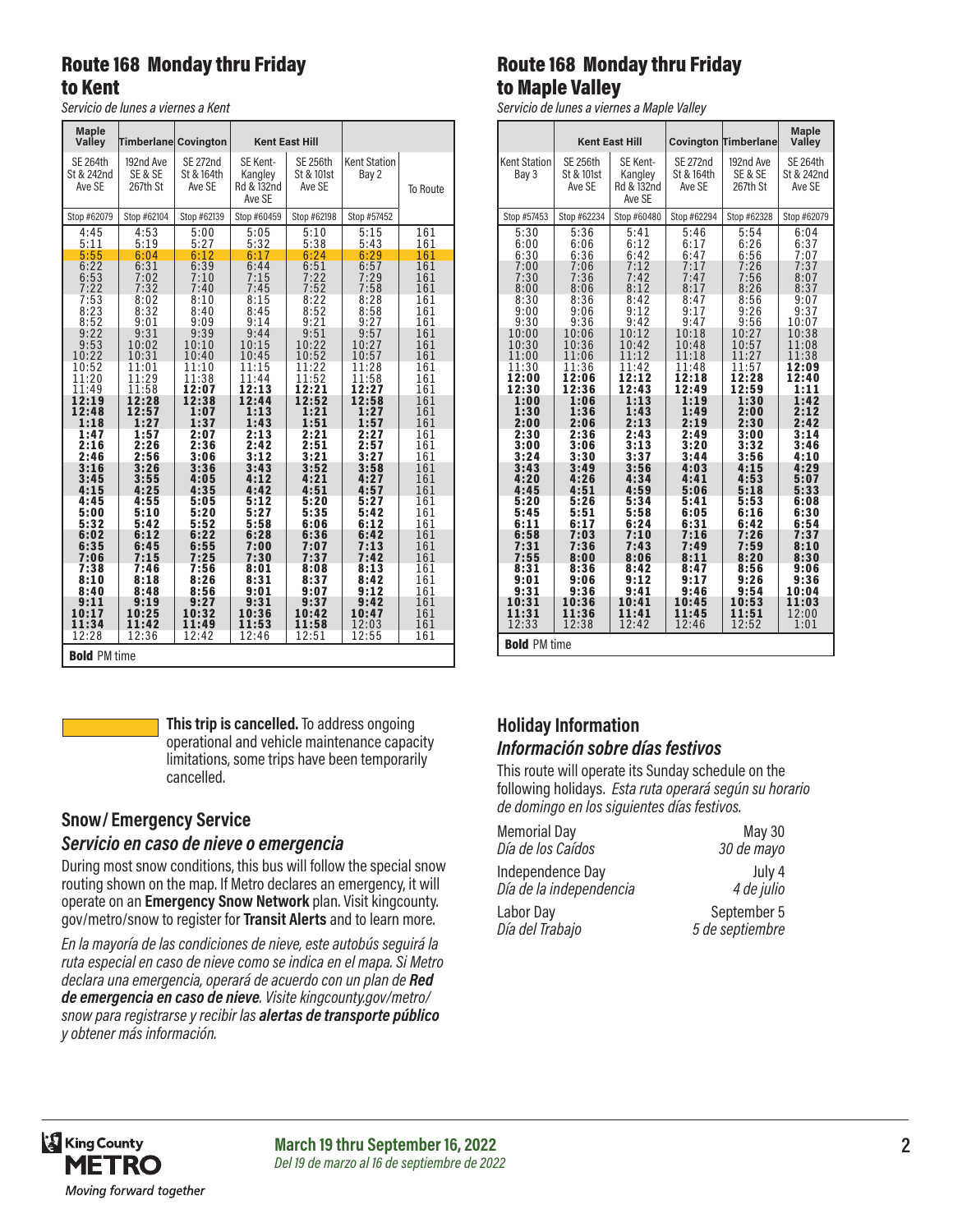### Route 168 Saturday to Kent

*Servicio de al sábado a Kent*

| <b>Maple</b><br>Valley                                                                                                                                                                                                                                                     | Timberlane Covington                                                                                                                                                                                                                                                       |                                                                                                                                                                                                                                                                             |                                                                                                                                                                                                                                                                             | <b>Kent East Hill</b>                                                                                                                                                                                                                                                       |                                                                                                                                                                                                                                                                             |                                                                                                                                                                                                                                     |  |
|----------------------------------------------------------------------------------------------------------------------------------------------------------------------------------------------------------------------------------------------------------------------------|----------------------------------------------------------------------------------------------------------------------------------------------------------------------------------------------------------------------------------------------------------------------------|-----------------------------------------------------------------------------------------------------------------------------------------------------------------------------------------------------------------------------------------------------------------------------|-----------------------------------------------------------------------------------------------------------------------------------------------------------------------------------------------------------------------------------------------------------------------------|-----------------------------------------------------------------------------------------------------------------------------------------------------------------------------------------------------------------------------------------------------------------------------|-----------------------------------------------------------------------------------------------------------------------------------------------------------------------------------------------------------------------------------------------------------------------------|-------------------------------------------------------------------------------------------------------------------------------------------------------------------------------------------------------------------------------------|--|
| <b>SE 264th</b><br>St & 242nd<br>Ave SE                                                                                                                                                                                                                                    | 192nd Ave<br>SE & SE<br>267th St                                                                                                                                                                                                                                           | <b>SE 272nd</b><br>St & 164th<br>Ave SE                                                                                                                                                                                                                                     | SE Kent-<br>Kangley<br>Rd & 132nd<br>Ave SE                                                                                                                                                                                                                                 | <b>SE 256th</b><br>St & 101st<br>Ave SE                                                                                                                                                                                                                                     | <b>Kent Station</b><br>Bay 2                                                                                                                                                                                                                                                | <b>To Route</b>                                                                                                                                                                                                                     |  |
| Stop #62079                                                                                                                                                                                                                                                                | Stop #62104                                                                                                                                                                                                                                                                | Stop #62139                                                                                                                                                                                                                                                                 | Stop #60459                                                                                                                                                                                                                                                                 | Stop #62198                                                                                                                                                                                                                                                                 | Stop #57452                                                                                                                                                                                                                                                                 |                                                                                                                                                                                                                                     |  |
| 5:47<br>6:17<br>6:47<br>7:17<br>7:46<br>8:16<br>8:45<br>9:14<br>9:42<br>10:09<br>10:39<br>11:07<br>11:37<br>12:07<br>12:37<br>1:07<br>1:37<br>2:07<br>2:37<br>3:07<br>3:37<br>4:07<br>4:37<br>5:07<br>5:39<br>6:07<br>6:40<br>7:11<br>7:43<br>8:15<br>8:47<br>9:17<br>9:47 | 5:55<br>6:25<br>6:55<br>7:25<br>7:55<br>8:25<br>8:54<br>9:23<br>9:51<br>10:19<br>10:49<br>11:17<br>11:47<br>12:17<br>12:47<br>1:17<br>1:47<br>2:17<br>2:47<br>3:17<br>3:47<br>4:17<br>4:47<br>5:17<br>5:49<br>6:17<br>6:50<br>7:20<br>7:52<br>8:24<br>8:55<br>9:25<br>9:55 | 6:02<br>6:32<br>7:02<br>7:32<br>8:02<br>8:32<br>9:01<br>9:31<br>9:59<br>10:27<br>10:57<br>11:26<br>11:56<br>12:26<br>12:56<br>1:26<br>1:56<br>2:26<br>2:56<br>3:26<br>3:56<br>4:26<br>4:56<br>5:26<br>5:57<br>6:25<br>6:58<br>7:28<br>8:00<br>8:31<br>9:02<br>9:32<br>10:02 | 6:07<br>6:37<br>7:07<br>7:37<br>8:07<br>8:37<br>9:06<br>9:36<br>10:05<br>10:33<br>11:03<br>11:33<br>12:03<br>12:33<br>1:03<br>1:33<br>2:03<br>2:33<br>3:03<br>3:33<br>4:03<br>4:33<br>5:03<br>5:33<br>6:03<br>6:31<br>7:04<br>7:34<br>8:06<br>8:36<br>9:07<br>9:37<br>10:07 | 6:13<br>6:43<br>7:13<br>7:43<br>8:13<br>8:43<br>9:13<br>9:43<br>10:13<br>10:42<br>11:12<br>11:42<br>12:12<br>12:42<br>1:12<br>1:42<br>2:12<br>2:42<br>3:12<br>3:42<br>4:12<br>4:42<br>5:12<br>5:42<br>6:12<br>6:40<br>7:12<br>7:41<br>8:13<br>8:43<br>9:13<br>9:43<br>10:13 | 6:18<br>6:48<br>7:18<br>7:48<br>8:18<br>8:48<br>9:18<br>9:48<br>10:18<br>10:48<br>11:18<br>11:48<br>12:18<br>12:48<br>1:18<br>1:48<br>2:18<br>2:48<br>3:18<br>3:48<br>4:18<br>4:48<br>5:18<br>5:48<br>6:18<br>6:46<br>7:18<br>7:46<br>8:18<br>8:48<br>9:18<br>9:48<br>10:18 | 161<br>161<br>161<br>161<br>161<br>161<br>161<br>161<br>161<br>161<br>161<br>161<br>161<br>161<br>161<br>161<br>161<br>161<br>161<br>161<br>161<br>161<br>161<br>161<br>161<br>161<br>161<br>161<br>161<br>161<br>161<br>161<br>161 |  |
| 10:17<br>11:19<br>12:28                                                                                                                                                                                                                                                    | 10:25<br>11:27<br>12:35                                                                                                                                                                                                                                                    | 10:32<br>11:34<br>12:41                                                                                                                                                                                                                                                     | 10:37<br>11:39<br>12:46                                                                                                                                                                                                                                                     | 10:43<br>11:44<br>12:51                                                                                                                                                                                                                                                     | 10:48<br>11:48<br>12:55                                                                                                                                                                                                                                                     | 161<br>161<br><b>SB</b>                                                                                                                                                                                                             |  |
| <b>Bold PM time</b><br><b>SB</b><br>Returns to South Base Garage.                                                                                                                                                                                                          |                                                                                                                                                                                                                                                                            |                                                                                                                                                                                                                                                                             |                                                                                                                                                                                                                                                                             |                                                                                                                                                                                                                                                                             |                                                                                                                                                                                                                                                                             |                                                                                                                                                                                                                                     |  |

# Route 168 Saturday to Maple Valley

*Servicio de al sábado a Maple Valley*

|                                                    |                                         | <b>Kent East Hill</b>                       |                                         | <b>Covington Timberlane</b>      | <b>Maple</b><br>Valley                  |  |  |
|----------------------------------------------------|-----------------------------------------|---------------------------------------------|-----------------------------------------|----------------------------------|-----------------------------------------|--|--|
| <b>Kent Station</b><br>Bay 3                       | <b>SE 256th</b><br>St & 101st<br>Ave SE | SE Kent-<br>Kangley<br>Rd & 132nd<br>Ave SE | <b>SE 272nd</b><br>St & 164th<br>Ave SE | 192nd Ave<br>SE & SE<br>267th St | <b>SE 264th</b><br>St & 242nd<br>Ave SE |  |  |
| Stop #57453                                        | Stop #62234                             | Stop #60480                                 | Stop #62294                             | Stop #62328                      | Stop #62079                             |  |  |
| 6:02                                               | 6:07                                    | 6:12                                        | 6:16                                    | 6:24                             | 6:32                                    |  |  |
| 6:31                                               | 6:36                                    | 6:41                                        | 6:45                                    | 6:53                             | 7:02                                    |  |  |
| 7:06                                               | 7:11                                    | 7:16                                        | 7:20                                    | 7:28                             | 7:37                                    |  |  |
| 7:36                                               | 7:41                                    | 7:46                                        | 7:50                                    | 7:59                             | 8:08                                    |  |  |
| 8:08                                               | 8:13                                    | 8:18                                        | 8:22                                    | 8:31                             | 8:41                                    |  |  |
| 8:38                                               | 8:43                                    | 8:49                                        | 8:54                                    | 9:03                             | 9:13                                    |  |  |
| 9:08                                               | 9:13                                    | 9:19                                        | 9:25                                    | 9:35                             | 9:45                                    |  |  |
| 9:24                                               | 9:29                                    | 9:35                                        | 9:41                                    | 9:51                             | 10:01                                   |  |  |
| 9:55                                               | 10:00                                   | 10:06                                       | 10:12                                   | 10:22                            | 10:33                                   |  |  |
| 10:25                                              | 10:30                                   | 10:36                                       | 10:42                                   | 10:53                            | 11:05                                   |  |  |
| 10:56                                              | 11:01                                   | 11:07                                       | 11:14                                   | 11:25                            | 11:37                                   |  |  |
| 11:26                                              | 11:31                                   | 11:38                                       | 11:46                                   | 11:57                            | 12:09                                   |  |  |
| 11:57                                              | 12:03                                   | 12:10                                       | 12:18                                   | 12:29                            | 12:41                                   |  |  |
| 12:27                                              | 12:33                                   | 12:40                                       | 12:49                                   | 1:00                             | 1:12                                    |  |  |
| 1:00                                               | 1:06                                    | 1:13                                        | 1:22                                    | 1:33                             | 1:46                                    |  |  |
| 1:32                                               | 1:38                                    | 1:45                                        | 1:54                                    | 2:05                             | 2:18                                    |  |  |
| 2:02                                               | 2:08                                    | 2:15                                        | 2:24                                    | 2:35                             | 2:47                                    |  |  |
| 2:32                                               | 2:38                                    | 2:45                                        | 2:54                                    | 3:05                             | 3:16                                    |  |  |
| 3:02                                               | 3:08                                    | 3:15                                        | 3:23                                    | 3:34                             | 3:45                                    |  |  |
| 3:32                                               | 3:38                                    | 3:45                                        | 3:53                                    | 4:04                             | 4:15                                    |  |  |
| 4:02                                               | 4:08                                    | 4:15                                        | 4:23                                    | 4:34                             | 4:45                                    |  |  |
| 4:32                                               | 4:38                                    | 4:45                                        | 4:53                                    | 5:03                             | 5:14                                    |  |  |
| 5:02                                               | 5:08                                    | 5:15                                        | 5:23                                    | 5:33                             | 5:44                                    |  |  |
| 5:32                                               | 5:38                                    | 5:45                                        | 5:52                                    | 6:02                             | 6:13                                    |  |  |
| 6:00                                               | 6:06                                    | 6:13                                        | 6:19                                    | 6:29                             | 6:40                                    |  |  |
| 6:31                                               | 6:37                                    | 6:44                                        | 6:50                                    | 6:59                             | 7:09                                    |  |  |
| 6:58                                               | 7:03                                    | 7:10                                        | 7:16                                    | 7:25                             | 7:35                                    |  |  |
| 7:25                                               | 7:30                                    | 7:36                                        | 7:42                                    | 7:50                             | 8:00                                    |  |  |
| 7:55                                               | 8:00                                    | 8:06                                        | 8:11                                    | 8:19                             | 8:29                                    |  |  |
| 8:12                                               | 8:17                                    | 8:23                                        | 8:28                                    | 8:36                             | 8:46                                    |  |  |
| 8:42                                               | 8:47                                    | 8:53                                        | 8:58                                    | 9:06                             | 9:16                                    |  |  |
| 9:45                                               | 9:50                                    | 9:56                                        | 10:01                                   | 10:08                            | 10:18                                   |  |  |
| 10:44                                              | 10:49                                   | 10:54                                       | 10:58                                   | 11:05                            | 11:14                                   |  |  |
| 11:42<br>11:52<br>12:03<br>12:11<br>11:47<br>11:56 |                                         |                                             |                                         |                                  |                                         |  |  |
| <b>Bold PM time</b>                                |                                         |                                             |                                         |                                  |                                         |  |  |